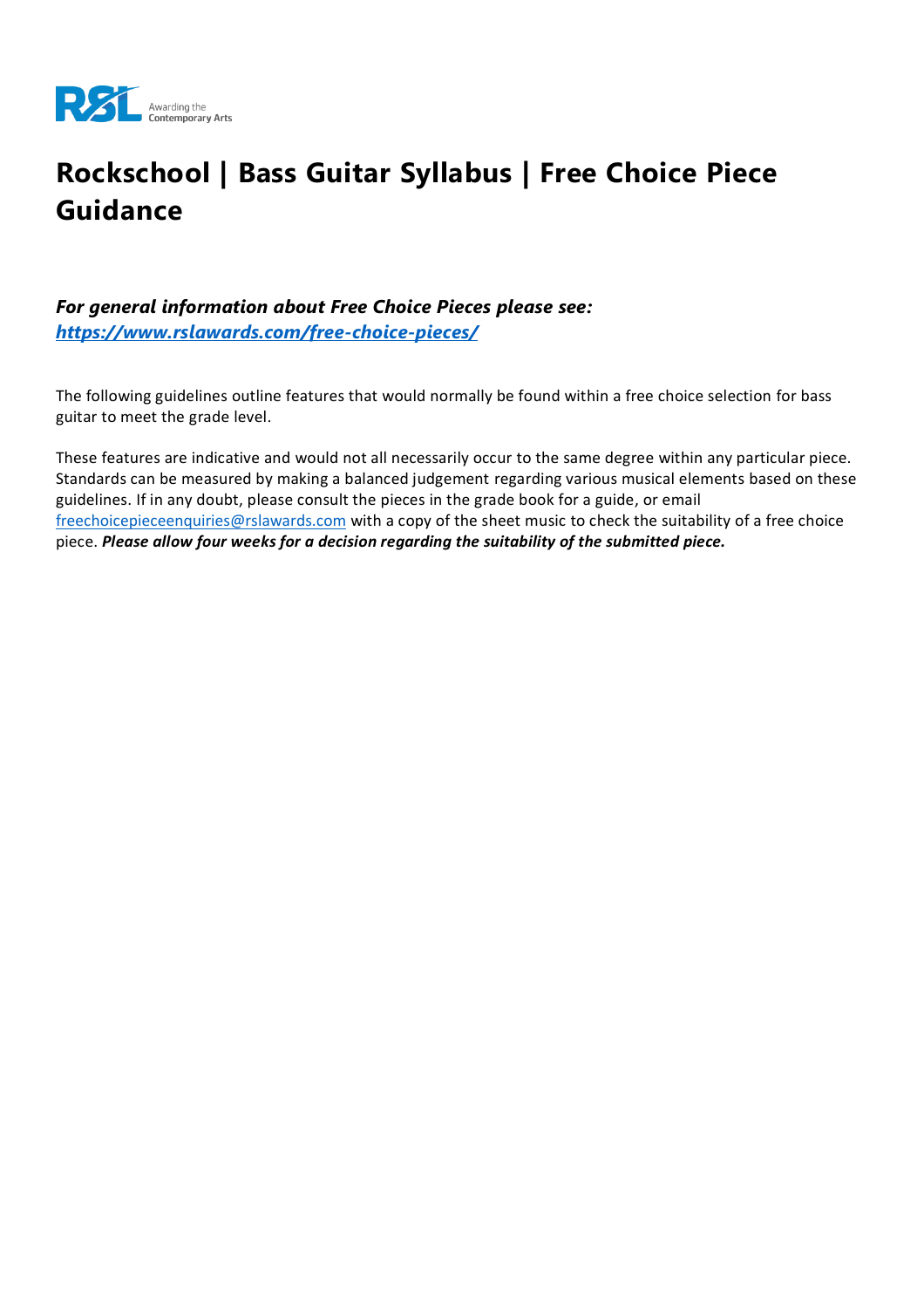### **FREE CHOICE PIECE GUIDELINES | Debut**

| <b>Duration</b>              | $45$ secs $-3$ mins                                                                                                                                                               |
|------------------------------|-----------------------------------------------------------------------------------------------------------------------------------------------------------------------------------|
| <b>Expressive techniques</b> | The piece should enable the candidate to demonstrate basic control of<br>legato/staccato                                                                                          |
| <b>Rhythm skills</b>         | Dependent on tempo: whole, half, quarter, eighth notes and rests; occasional<br>dotted half notes or dotted quarter notes                                                         |
| <b>Physical techniques</b>   | The piece should enable the candidate to demonstrate<br>basic left and right hand co-ordination<br>use of two fingers of the picking hand as required<br>basic damping techniques |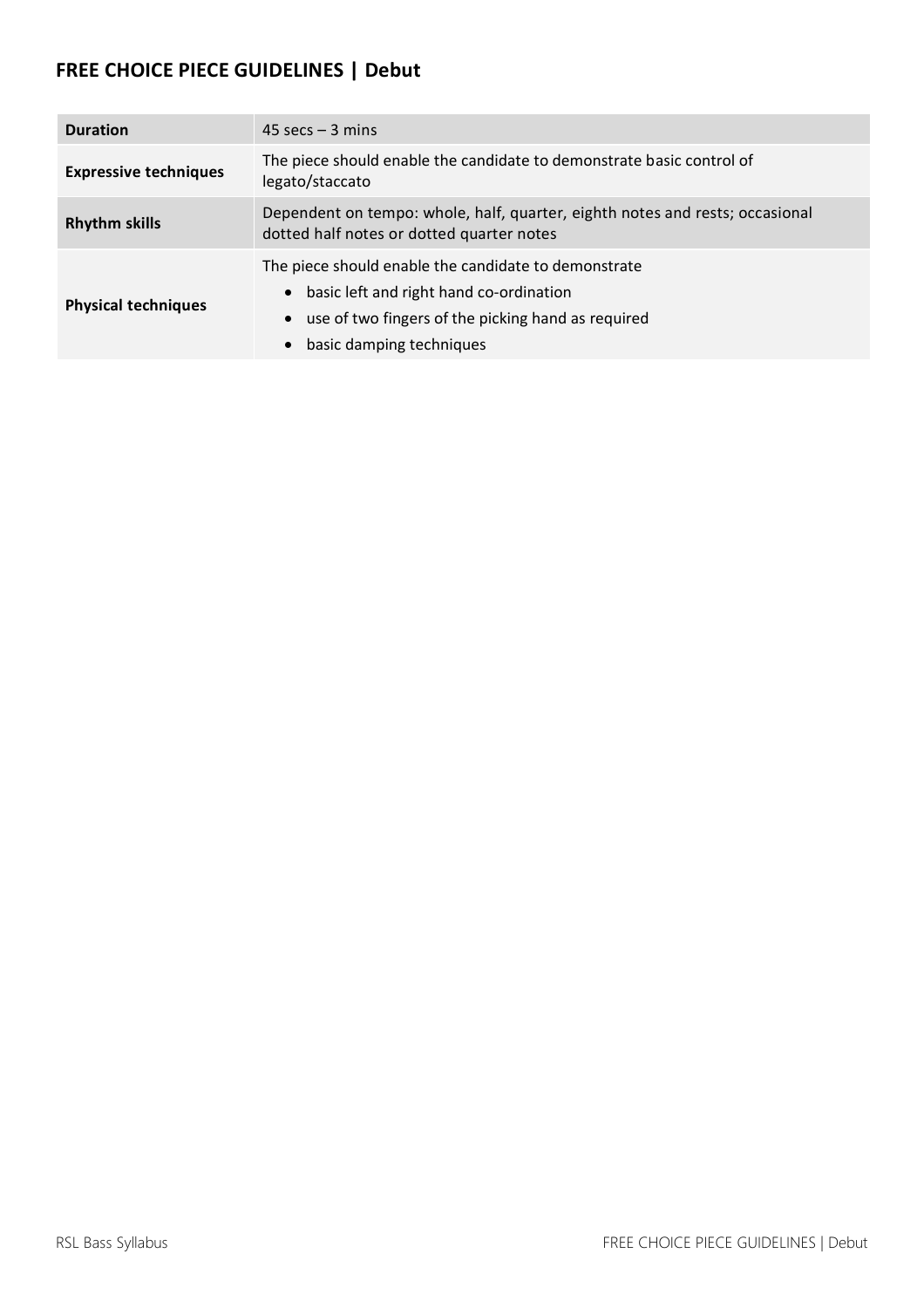| <b>Duration</b>              | $1 - 3$ mins                                                                                                                                                                                                             |
|------------------------------|--------------------------------------------------------------------------------------------------------------------------------------------------------------------------------------------------------------------------|
| <b>Expressive techniques</b> | The piece should enable the candidate to demonstrate basic control of<br>legato/staccato                                                                                                                                 |
| <b>Rhythm skills</b>         | The piece should include a mixture of whole, half, quarter and eighth notes                                                                                                                                              |
| <b>Physical techniques</b>   | The piece should enable the candidate to demonstrate<br>basic left and right hand co-ordination<br>$\bullet$<br>use of two fingers of the picking hand as required<br>$\bullet$<br>basic damping techniques<br>$\bullet$ |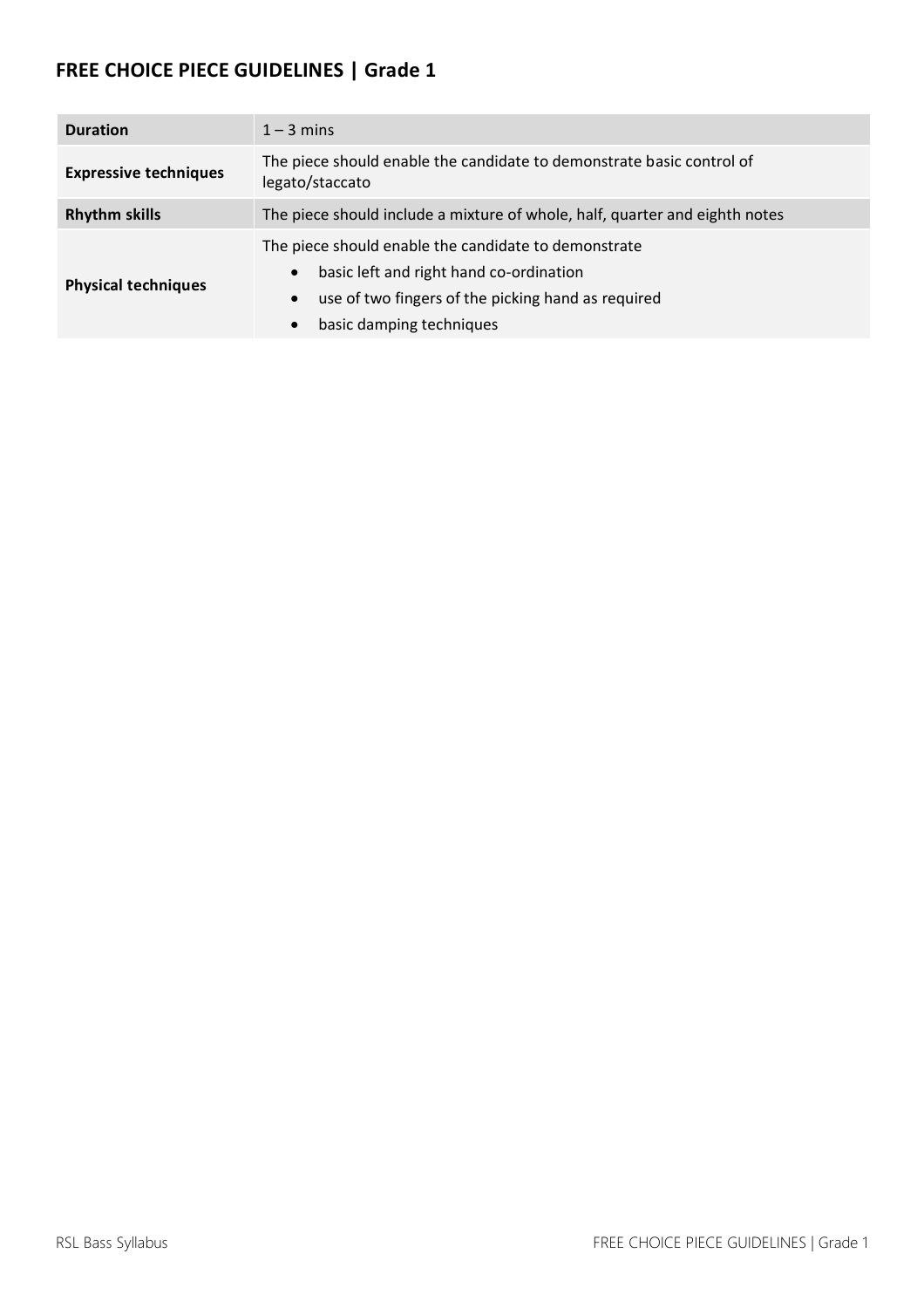| <b>Duration</b>              | $1 - 3$ mins                                                                                                                                                                         |
|------------------------------|--------------------------------------------------------------------------------------------------------------------------------------------------------------------------------------|
| <b>Expressive techniques</b> | The piece should enable the candidate to demonstrate<br>• control of legato/staccato<br>a basic range of dynamics: p, mf, f<br>$\bullet$                                             |
| <b>Rhythm skills</b>         | The piece should include a mixture of whole, half, quarter, and eighth notes, as well<br>as dotted half, quarter<br>and eighth notes and associated rests                            |
| <b>Physical techniques</b>   | The piece should enable the candidate to demonstrate<br>competent left and right hand co-ordination<br>use of two fingers of picking hand as required<br>competent damping technique |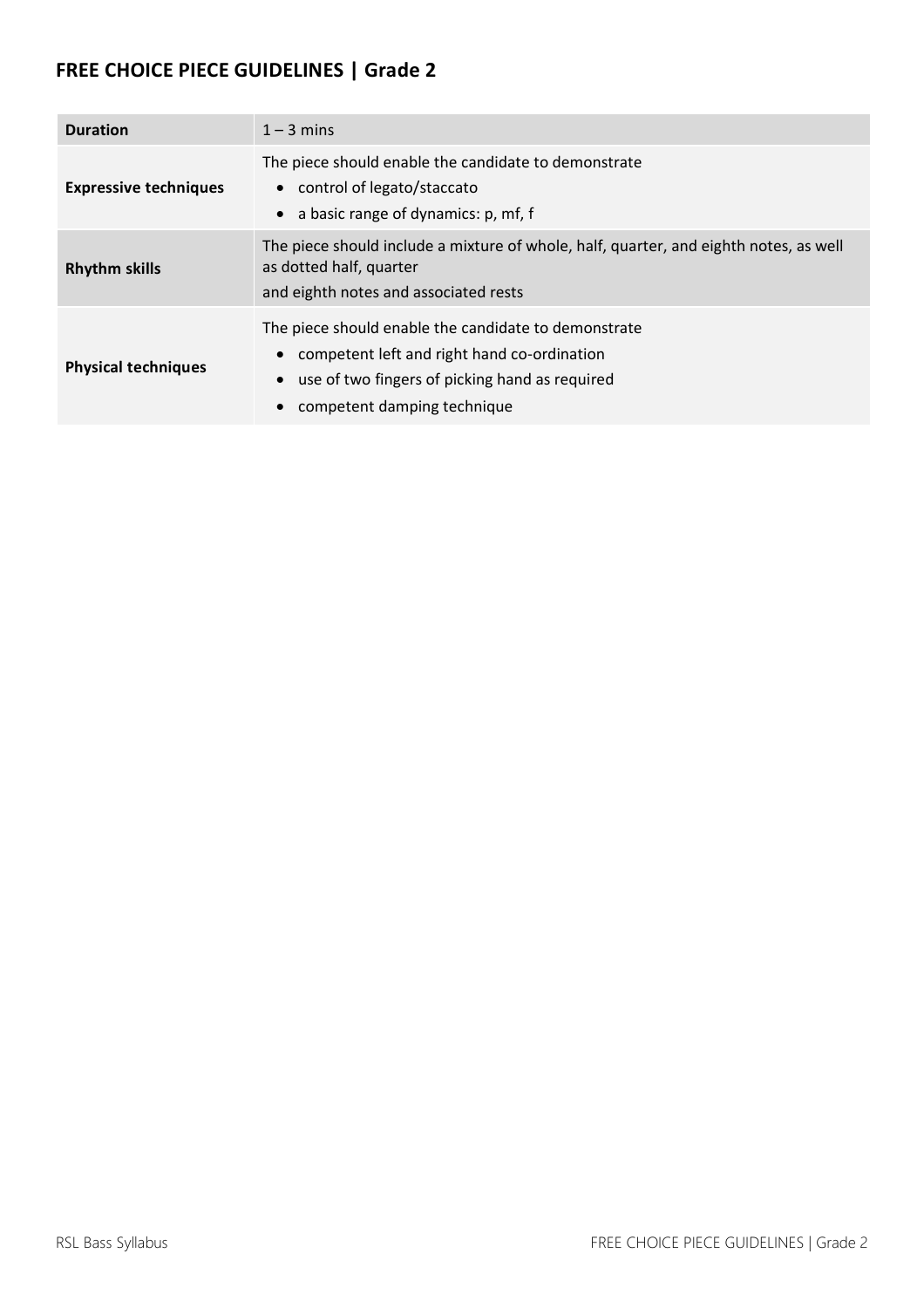| <b>Duration</b>              | 1 min 30 secs $-$ 4 mins                                                                                                                                                                                                                                                                                                                                                                                         |
|------------------------------|------------------------------------------------------------------------------------------------------------------------------------------------------------------------------------------------------------------------------------------------------------------------------------------------------------------------------------------------------------------------------------------------------------------|
| <b>Expressive techniques</b> | The piece should enable the candidate to demonstrate<br>control of legato/staccato<br>$\bullet$<br>a dynamic range of pp-ff<br>$\bullet$<br>Other techniques might include<br>fretting hand vibrato<br>$\bullet$<br>hammer on and pull off<br>$\bullet$<br>accented notes<br>$\bullet$<br>simple slides<br>$\bullet$                                                                                             |
| <b>Rhythm skills</b>         | The piece should include a mixture of whole, half, quarter, and eighth notes, as well<br>as dotted half, quarter<br>and eighth notes, including some use of syncopated eighth and sixteenth note feels                                                                                                                                                                                                           |
| <b>Physical techniques</b>   | Melodic passages can incorporate basic string skipping and position shifts. Melodic<br>work might be occasionally harmonised with thirds, sixths or octaves<br>Harmonic rate of change is moderate but can include some more challenging<br>sequences<br>Rhythmic groupings may differ more frequently<br>Muting and legato techniques might be more frequent or pose some increasing but<br>moderate challenges |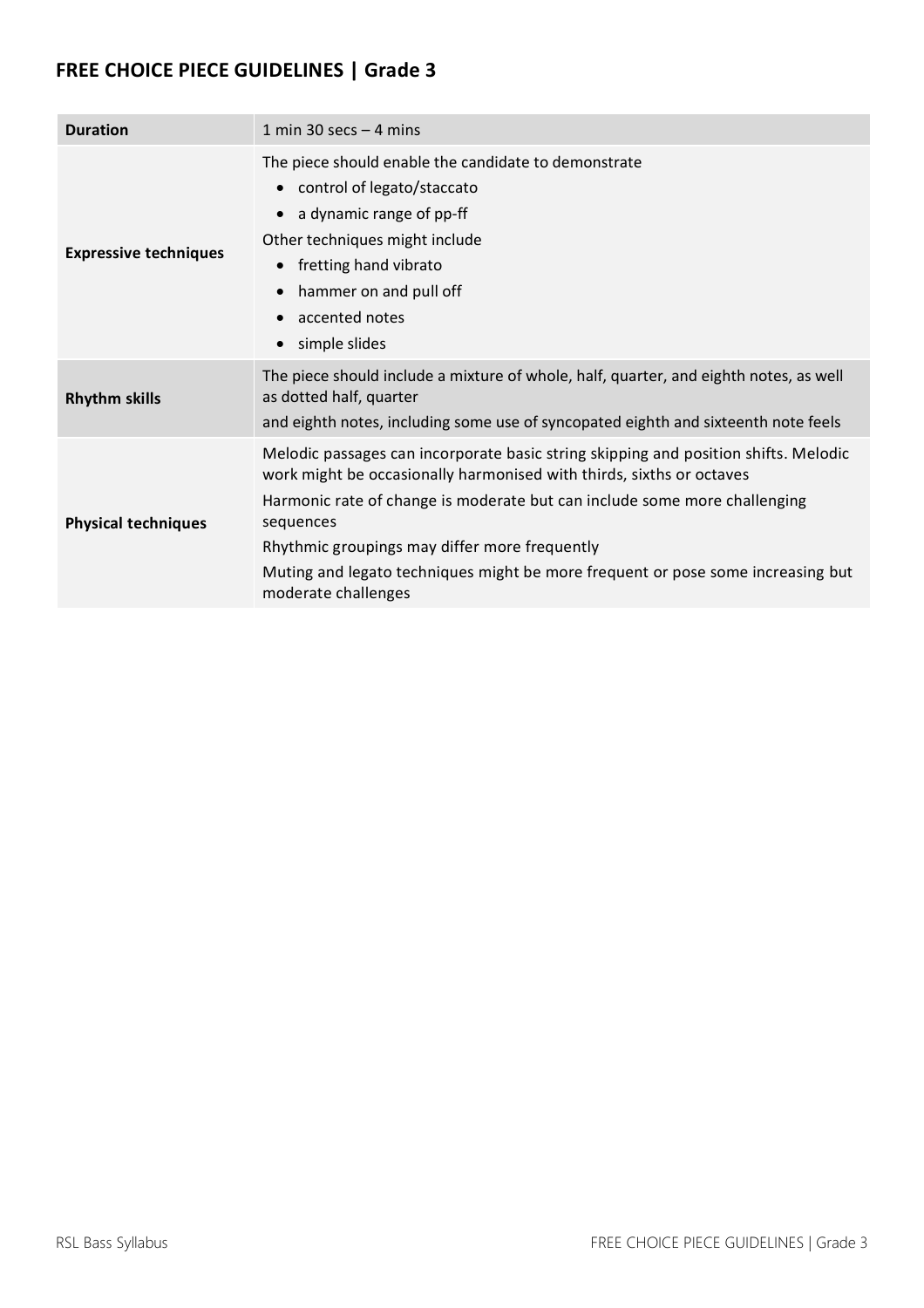| <b>Duration</b>              | $2 - 4$ mins                                                                                                                                                                                                                                                                                                                                                                                                                                                         |
|------------------------------|----------------------------------------------------------------------------------------------------------------------------------------------------------------------------------------------------------------------------------------------------------------------------------------------------------------------------------------------------------------------------------------------------------------------------------------------------------------------|
| <b>Expressive techniques</b> | The piece should enable the candidate to demonstrate<br>control of legato/staccato<br>$\bullet$<br>a dynamic range of pp-ff<br>$\bullet$<br>accented notes<br>$\bullet$<br>Other techniques might include<br>simple slides<br>$\bullet$<br>fretting hand vibrato<br>$\bullet$<br>hammer on and pull offs<br>$\bullet$<br>use of slapped notes<br>$\bullet$<br>use of pulled notes<br>$\bullet$                                                                       |
| <b>Rhythm skills</b>         | The piece should include a mixture of whole, half, quarter, and eighth notes, as well<br>as dotted half, quarter<br>and eighth notes, with some more advanced use of eighth and sixteenth note<br>syncopations                                                                                                                                                                                                                                                       |
| <b>Physical techniques</b>   | Melodic passages can skip strings more frequently, and incorporate more frequent<br>position shifts<br>Melodic work might be harmonised with thirds, sixths or octaves<br>Rhythmic groupings may differ more frequently<br>Muting and legato techniques might be more frequent or pose some increasing<br>challenges<br>Melody and accompaniment voicings may appear in one part<br>Variety in voicings and accompaniment styles within sections<br>Capo may be used |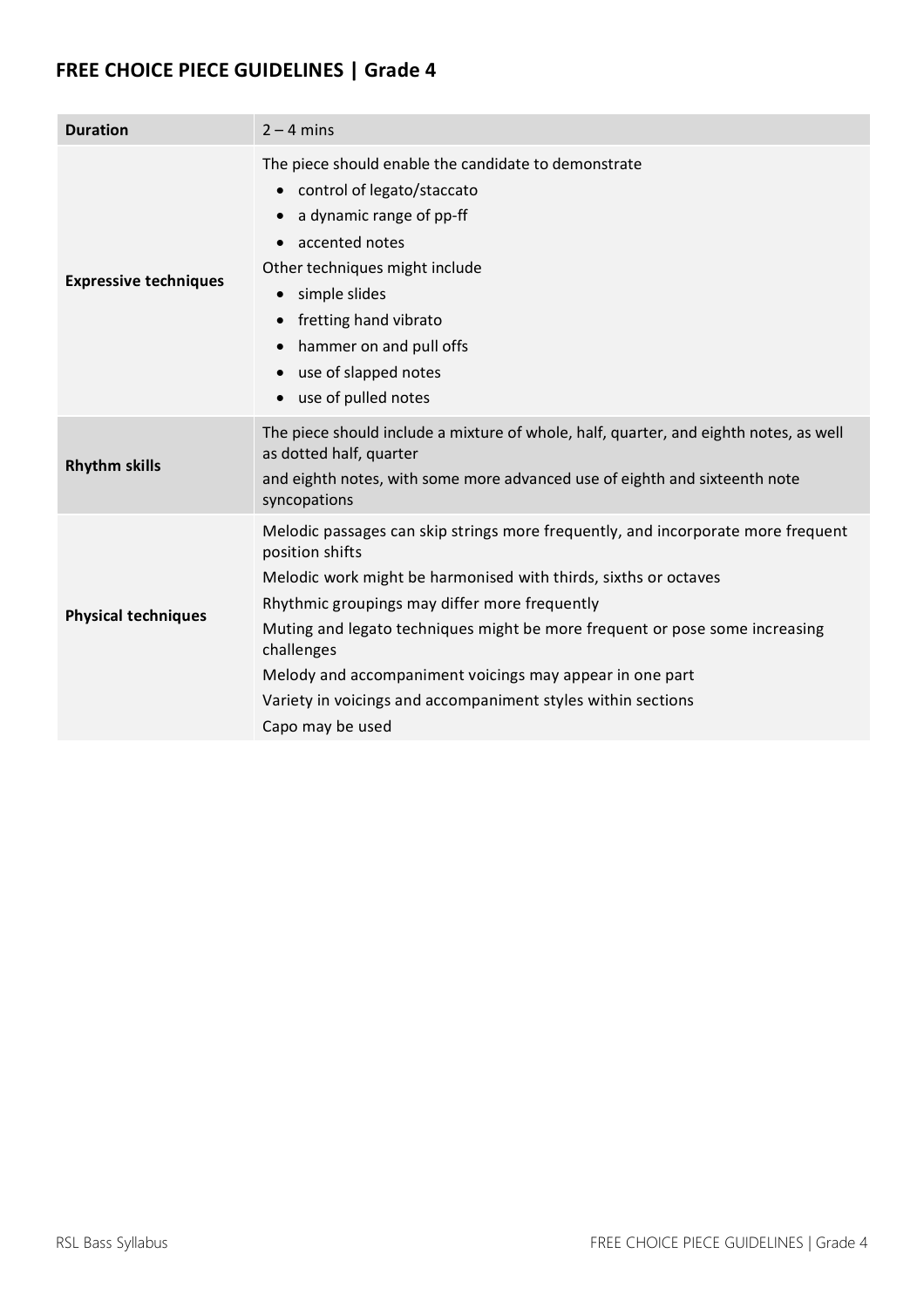| <b>Duration</b>              | $2 - 4$ mins                                                                                                                                                                                                                                                                                               |
|------------------------------|------------------------------------------------------------------------------------------------------------------------------------------------------------------------------------------------------------------------------------------------------------------------------------------------------------|
| <b>Expressive techniques</b> | The piece should enable the candidate to demonstrate<br>secure control of legato/staccato<br>phrasing<br>a dynamic range of pp-ff<br>slides<br>$\bullet$<br>fretting hand vibrato<br>hammer ons and pull offs<br>slap style / pop style bass with and without muted notes                                  |
| <b>Rhythm skills</b>         | The piece should include a mixture of whole, half, quarter, eighth notes, as well as<br>dotted half, quarter<br>and eighth notes, and eighth and sixteenth note syncopations                                                                                                                               |
| <b>Physical techniques</b>   | The piece should enable the candidate to demonstrate<br>left and right hand co-ordination<br>picking hand damping<br>alternate picking<br>$\bullet$<br>double stops on adjacent strings<br>$\bullet$<br>damping for percussive effects<br>smooth string crossing when playing sixths, sevenths and octaves |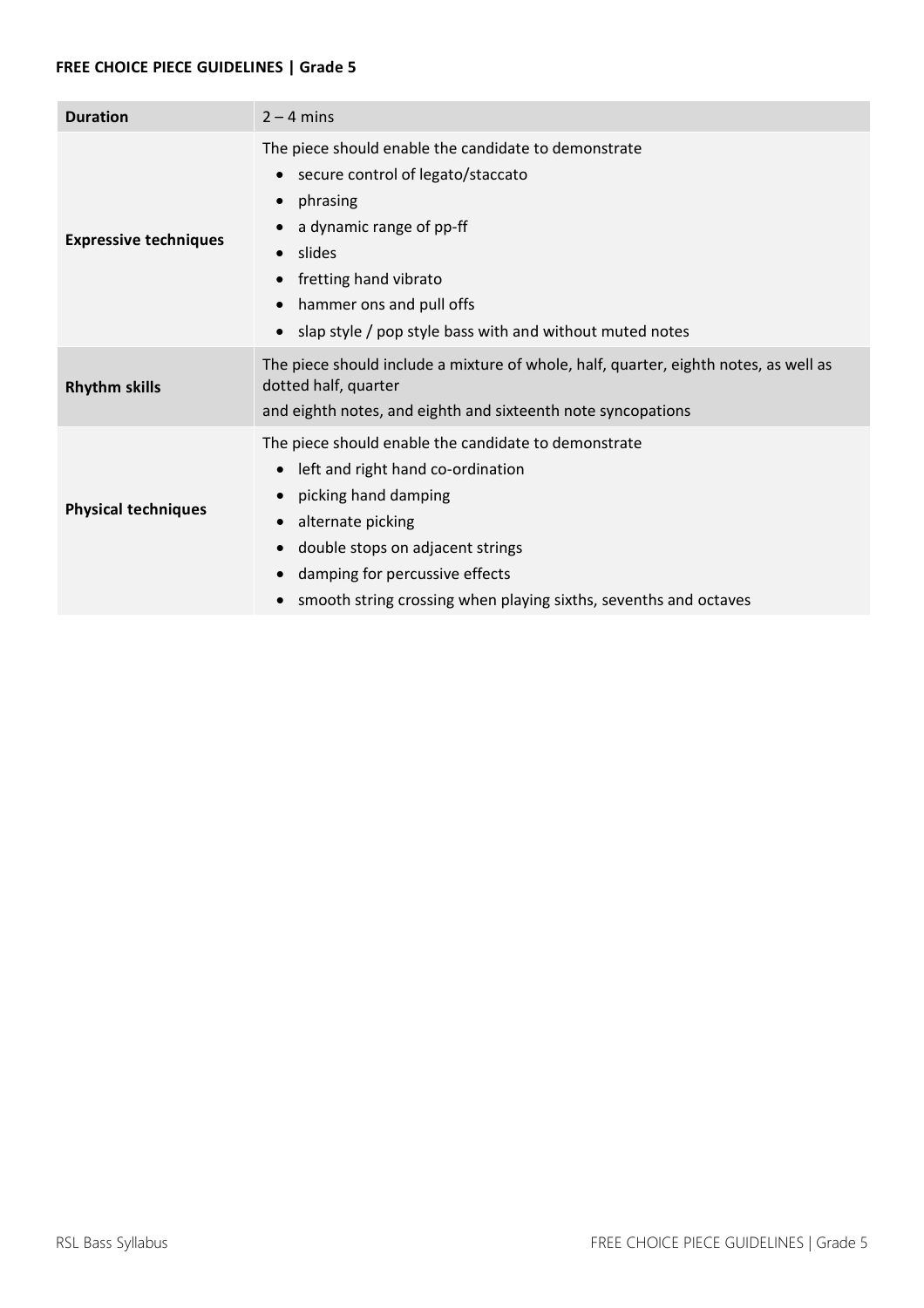| <b>Duration</b>              | 2 min 30 secs $-5$ mins                                                                                                                                                                                                                                                                                                                                                                                                                                                                                                                                                                                                                                                                     |
|------------------------------|---------------------------------------------------------------------------------------------------------------------------------------------------------------------------------------------------------------------------------------------------------------------------------------------------------------------------------------------------------------------------------------------------------------------------------------------------------------------------------------------------------------------------------------------------------------------------------------------------------------------------------------------------------------------------------------------|
| <b>Expressive techniques</b> | The piece should enable the candidate to demonstrate<br>secure control of legato/staccato<br>phrasing<br>$\bullet$<br>a dynamic range of ppp-fff<br>accented notes<br>slurs and trills using hammer ons and pull offs using open strings<br>tone manipulation using picking hand<br>$\bullet$                                                                                                                                                                                                                                                                                                                                                                                               |
| <b>Rhythm skills</b>         | The piece should contain note values in almost any combination but have a<br>considerable amount of sixteenth<br>notes, dotted note combinations and triplets of all varieties                                                                                                                                                                                                                                                                                                                                                                                                                                                                                                              |
| <b>Physical techniques</b>   | The piece should enable the candidate to demonstrate:<br>highly developed left and right hand co-ordination<br>$\bullet$<br>highly developed damping techniques<br>$\bullet$<br>highly developed slap style using fretted notes with pulls and muted notes<br>$\bullet$<br>accurate use of two, three or four fingers of picking hand as required<br>effective string jumping<br>$\bullet$<br>double stops (3rds, 5ths, 6ths, 8ves and 10ths)<br>$\bullet$<br>hammer ons and pull offs, slides, cross-string hammers, thumb pops and index<br>and middle finger slaps (at least half of these)<br>tapping techniques including single string, double stops<br>use of harmonics<br>$\bullet$ |
| Solo                         | The piece should include solo passages using any mode(s) as appropriate moving by<br>step and leap over asuitably wide range                                                                                                                                                                                                                                                                                                                                                                                                                                                                                                                                                                |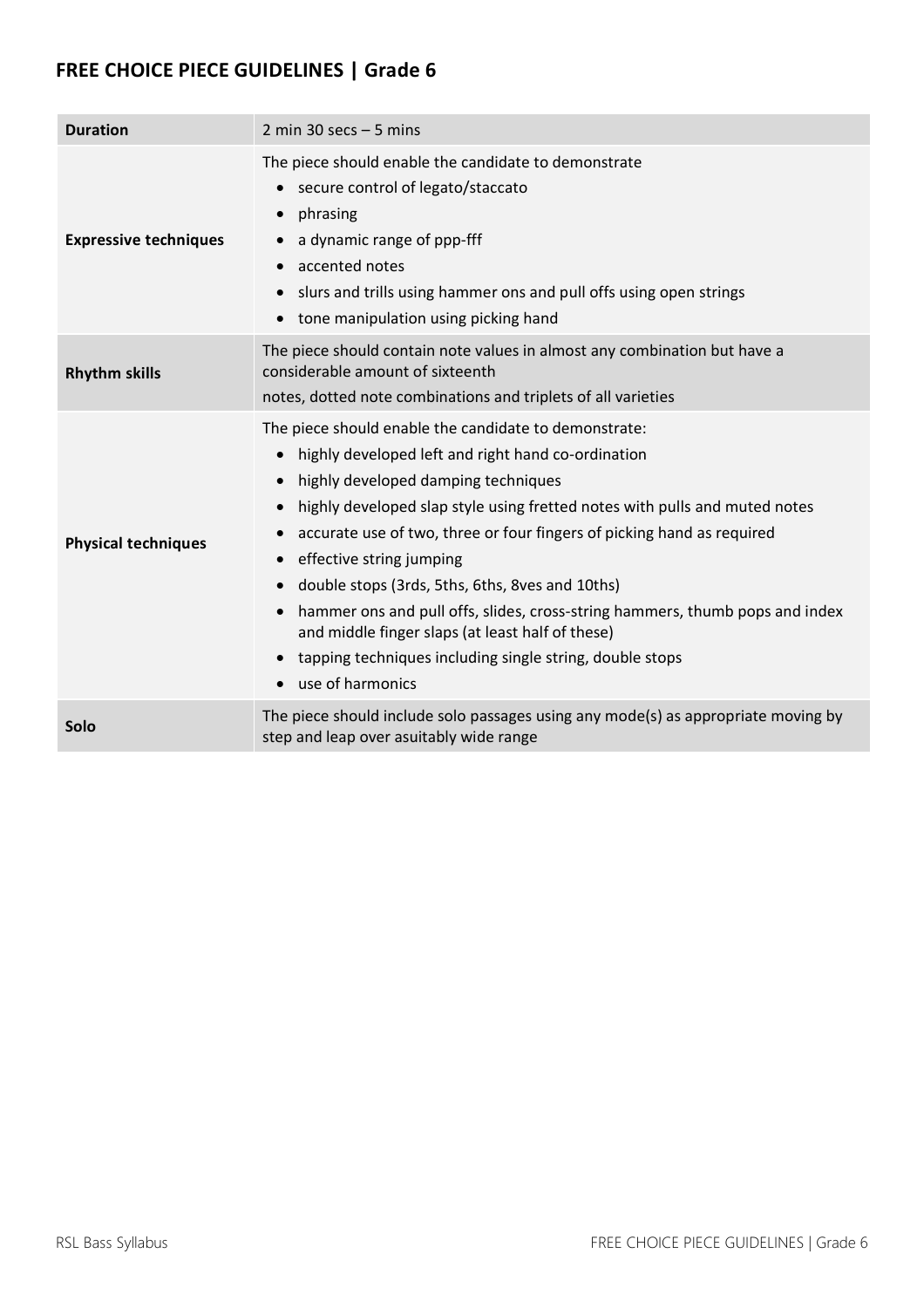| <b>Duration</b>              | $3 - 5$ mins                                                                                                                                                                                                                                                                                                                                                                                                                                                                                                                                                                                                                                                                                                                                                           |
|------------------------------|------------------------------------------------------------------------------------------------------------------------------------------------------------------------------------------------------------------------------------------------------------------------------------------------------------------------------------------------------------------------------------------------------------------------------------------------------------------------------------------------------------------------------------------------------------------------------------------------------------------------------------------------------------------------------------------------------------------------------------------------------------------------|
| <b>Expressive techniques</b> | The piece should enable the candidate to demonstrate<br>accomplished control of legato/staccato<br>phrasing<br>$\bullet$<br>a dynamic range of ppp-fff<br>$\bullet$<br>accented notes<br>$\bullet$<br>slurs and trills by hammer ons and pull offs using open strings<br>$\bullet$<br>tone manipulation using picking hand<br>$\bullet$                                                                                                                                                                                                                                                                                                                                                                                                                                |
| <b>Rhythm skills</b>         | The piece should contain<br>note values in almost any combination but with a considerable amount of<br>sixteenth notes, dotted note combinations and triplets of all varieties<br>Sophisticated syncopated and contrapuntal rhythms in a wide range of styles<br>$\bullet$<br>including walking and<br>rhythmically independent bass lines, and chord / melody                                                                                                                                                                                                                                                                                                                                                                                                         |
| <b>Physical techniques</b>   | The piece should enable the candidate to demonstrate<br>highly developed left and right hand co-ordination<br>$\bullet$<br>highly developed damping techniques<br>$\bullet$<br>highly developed slap style using fretted notes with pulls and muted notes<br>$\bullet$<br>accurate use of two, three or four fingers of picking hand as required<br>$\bullet$<br>Other techniques might include<br>effective string jumping<br>$\bullet$<br>double stops (3rds, 5ths, 6ths, 8ves and 10ths)<br>$\bullet$<br>hammer ons and pull offs, slides, cross-string hammers, thumb pops and index<br>$\bullet$<br>and middle finger slaps (at<br>least half of these)<br>tapping techniques including single string, double stops<br>$\bullet$<br>use of harmonics<br>$\bullet$ |
| Solo                         | The piece should include solo passages using any mode(s) as appropriate moving by<br>step and leap over a suitably wide range                                                                                                                                                                                                                                                                                                                                                                                                                                                                                                                                                                                                                                          |